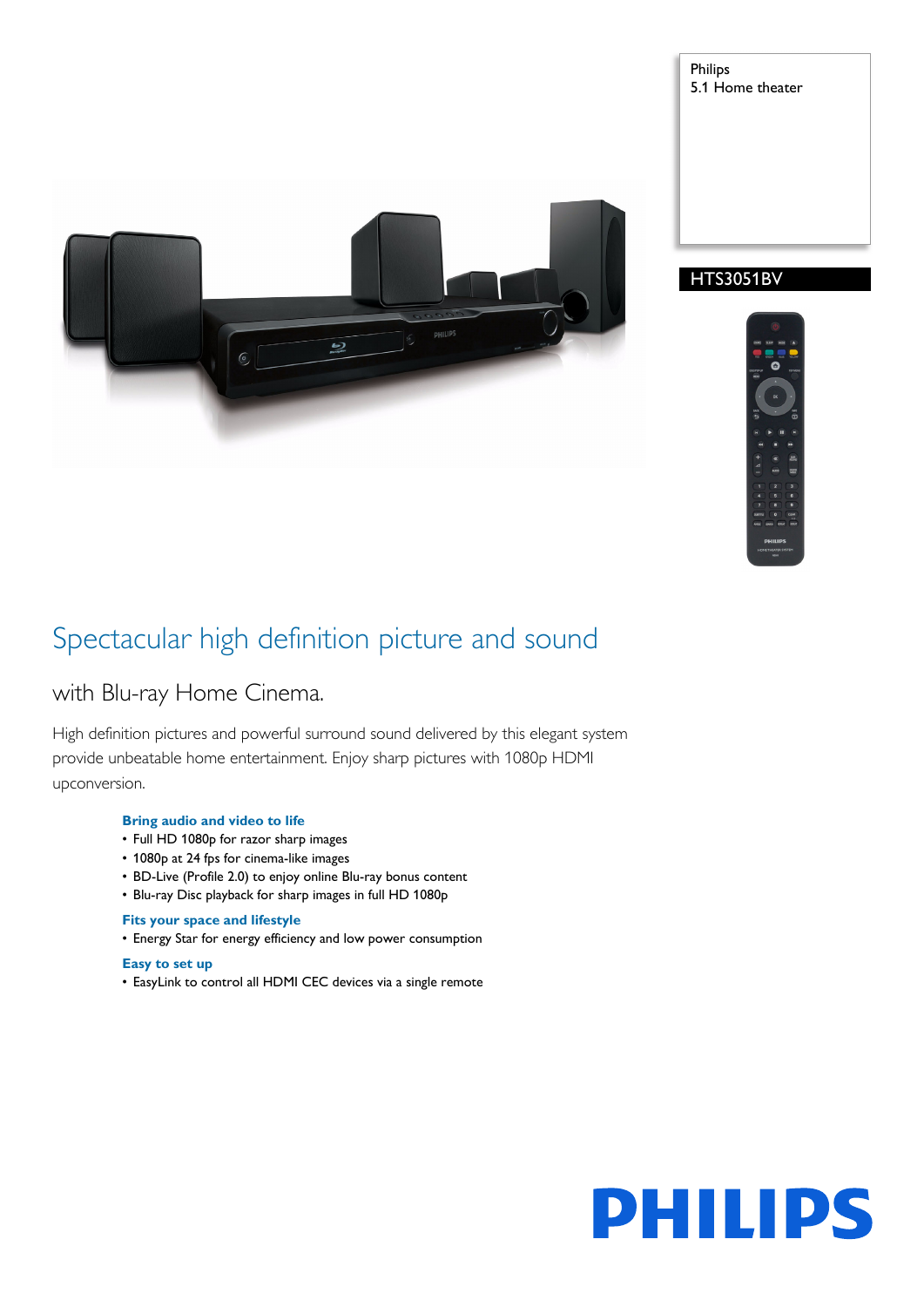# **Highlights**

## **BD-Live (Profile 2.0)**



BD-Live opens up your world of high definition even further. Receive up-to-date content just by connecting your Blu-ray Disc player to the internet. Exciting new things like exclusive downloadable content, live events, live chats, gaming and on-line shopping all await you. Ride the high definition wave with Blu-ray Disc playback and BD-Live

#### **Energy Star**

Energy Star-labeled home electrical products are designed to use less energy - saving you money while reducing environmental pollution. In fact, Energy Star-compliant products consume less than 1 watt of power while in standby mode. As an Energy Star partner, Philips develops products that meet the Energy Star guidelines for energy efficiency. This is achieved by having low standby power consumption through innovatively designed standby circuitry and stringent selection of components made with high efficiency materials.

#### **Full HD 1080p**



Blu-ray Discs have the capacity to carry high definition data, along with pictures in the 1920 x 1080 resolution that defines full high definition images. This can only mean you get the best possible TV picture quality available today - so prepare to feast your eyes.

#### **1080p at 24 fps**



Bring true cinema experience into your living room with 24 frames-per-second video. Original films are all recorded at this frame rate, providing an ambience and image texture that is so unique. Philips Blu-ray Disc players are equipped to bring you 24fps directly from Blu-ray Discs - thus giving you sensational cinema-like high definition images that will astound you.-

#### **Blu-ray Disc playback**



Blu-ray Discs have the capacity to carry high definition data, along with pictures in the 1920 x 1080 resolution that defines full high definition images. Scenes come to life as details leap at you, movements smoothen and images turn crystal clear. Blu-ray also delivers uncompressed surround sound - so your audio experience becomes unbelievably real. The high storage capacity of Blu-ray Discs also allow a host of interactive possibilities to be built in. Seamless navigation during playback and other exciting features like pop-up menus bring a whole new dimension to home entertainment.

#### **EasyLink**



EasyLink lets you control multiple devices like DVD players, Blu-ray players, TV's etc. with one remote. It uses HDMI CEC industrystandard protocol to share functionality between devices through the HDMI cable. With one touch of a button, you can operate all your connected HDMI CEC enabled equipment simultaneously. Functions like standby and play can now be carried out with absolute ease.